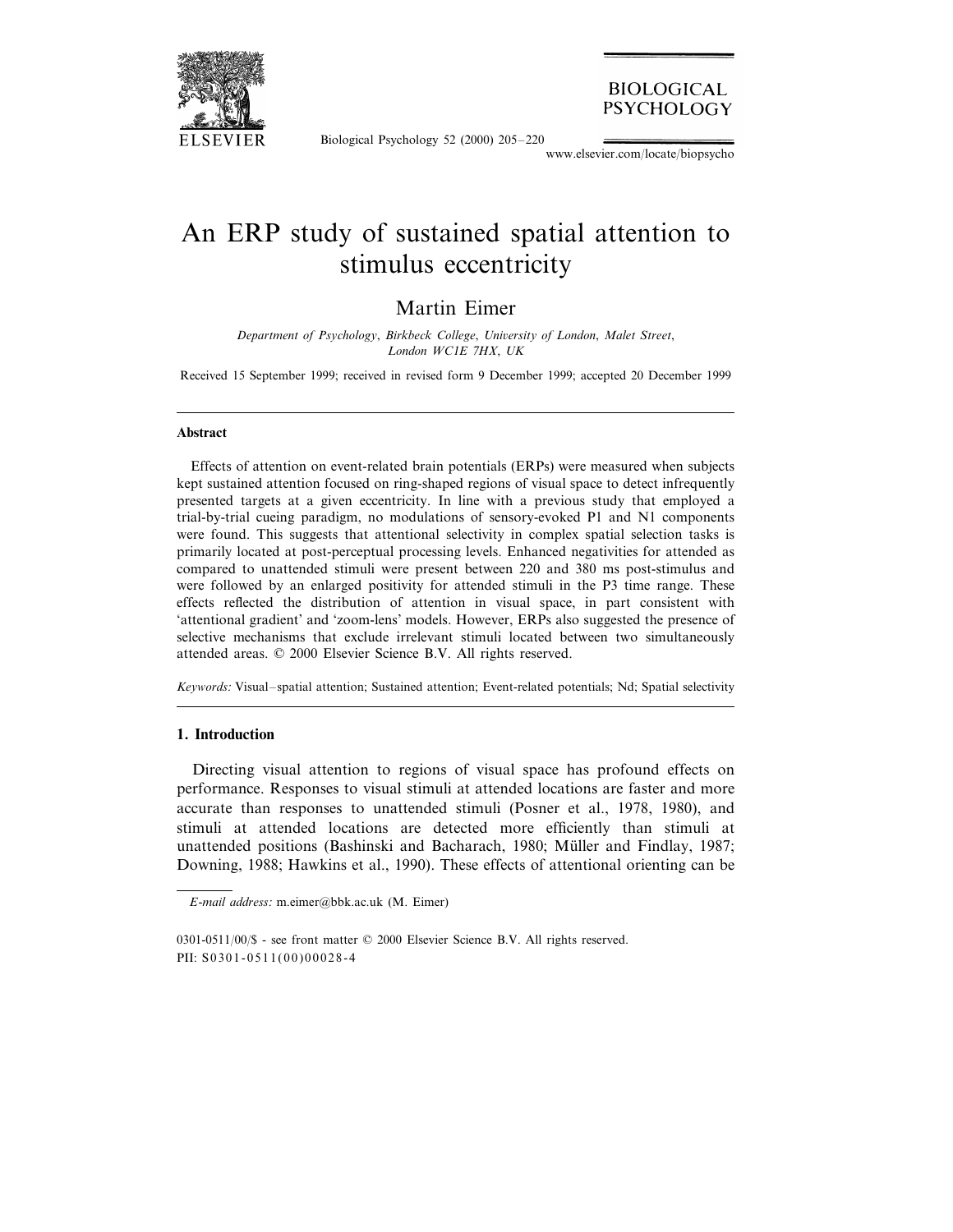obtained independently of overt adjustments of eye or head position, and are assumed to demonstrate that visual–spatial attention acts as a 'spotlight' that can be voluntarily moved in visual space to select one region for preferential processing (Shulman et al., 1979; Eriksen and St. James, 1986).

Several lines of research have revealed more specific characteristics of the attentional spotlight. Behavioural effects of visual–spatial attention vary with the distance of a stimulus from the current focus of attention, reflecting the existence of 'attentional gradients' in visual space (Downing and Pinker, 1985; Shulman et al., 1985). The size of the attentional focus can be adjusted in accordance with specific task requirements (LaBerge, 1983). Apparently, such adjustments can be surprisingly flexible. Egly and Homa (1984) presented single letters along one of three concentric rings around fixation, and informed participants about the likely eccentricity of the letters (close, medium, distant) at the beginning of each trial. Identification performance was better than in a control condition, where no advance information was given, suggesting that attention can be directed to ring-like segments of visual space of different eccentricities. Juola et al. (1991) presented targets and distractors within one of three concentric rings, and participants were informed at the start of each trial about the most likely eccentricity of the target (80% validity). Response time (RT) benefits for correctly cued locations and costs for invalidly cued locations were obtained. For example, when attention was summoned to the outer ring, RTs were delayed when targets appeared in the middle or inner ring. Juola et al. (1991) argued that attention can be directed to concentric regions of visual space, excluding the area surrounding these regions.

These findings are problematic for a 'zoom-lens' account of visual–spatial attention (Eriksen and St. James, 1986), which assumes that spatial attention operates by the expansion or contraction of a single attentional focus. In this case, attentional benefits should be found for all locations included within an attended area, which was clearly not the case in the Juola et al. (1991) study. In defence of a zoom-lens account, it can, however, be argued that attentional effects on performance can reflect selective mechanisms at different perceptual and post-perceptual processing stages (Allport, 1993). The effects obtained by Juola et al. (1991) may be caused primarily by post-perceptual attentional mechanisms, whereas attention will affect visual–perceptual processing when it can be directed to spatially contiguous regions of visual space. Electrophysiological evidence for this hypothesis comes from a recent ERP study (Eimer, 1999) where participants were cued to attend to a visual quadrant or to a ring-shaped region of visual space in order to detect infrequently presented targets within the attended region. While attentional modulations of sensory-evoked P1 and N1 components at lateral posterior sites were found when quadrants were attended, no such effects were present when attention was directed to ring-shaped regions of visual space<sup>1</sup>. Effects

<sup>&</sup>lt;sup>1</sup> In a control experiment, Eimer (1999) obtained behavioural effects of spatial attention directed to ring-shaped regions of visual space comparable to the results of Juola et al. (1991), thereby demonstrating that the absence of attentional P1 and N1 modulations was not due to the absence of spatially selective processing in this condition.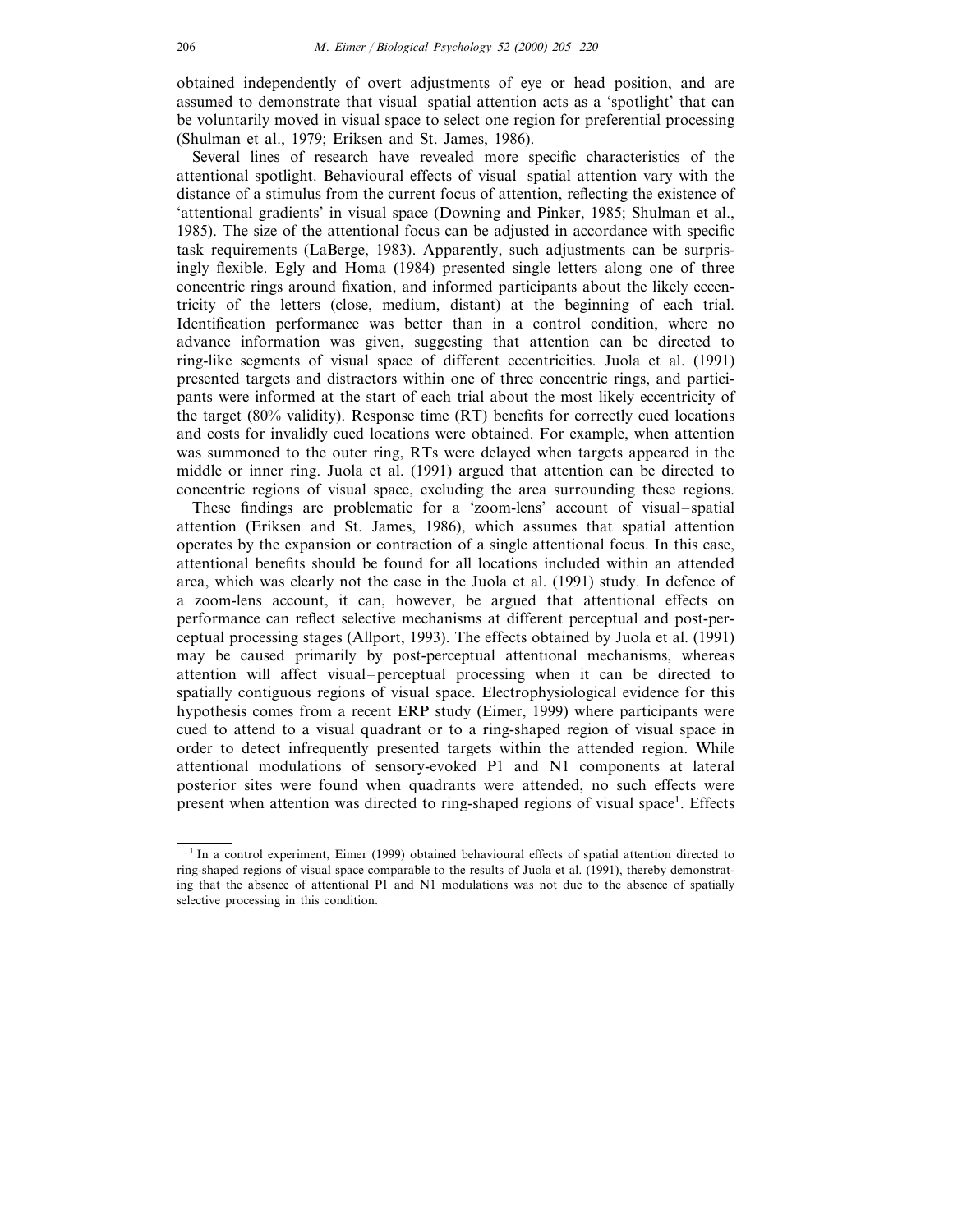of visual–spatial attention on P1 and N1 components are well documented in the literature (c.f. Eason, 1981; Harter et al., 1982; Hillyard and Münte, 1984; Hillyard and Mangun, 1987; Mangun and Hillyard, 1991). These effects are generated in extrastriate cortex close to primary visual projection areas (Heinze et al., 1994b; Clark and Hillyard, 1996), and are assumed to reflect intraperceptual 'sensory gating' mechanisms (Hillyard and Mangun, 1987; Mangun, 1995). The presence of these effects, when attention was directed to visual field quadrants, and their absence, when ring-shaped regions were attended in the Eimer (1999) study suggests that qualitatively distinct attentional mechanisms were involved in these two spatial selection tasks. 'Sensory gating' mechanisms may be responsible for the selection of single regions, quadrants, or hemifields, while the selective processing of more complex spatial regions appears to be located at later, post-perceptual processing stages.

One problem for this interpretation is that spatial attention was manipulated in a trial-by-trial cueing paradigm in the Eimer (1999) experiment. To-be-attended rings were indicated by a precue at the beginning of trials, so that attention had to be shifted to different eccentricities on successive trials. It is plausible to assume that the allocation of spatial attention to ring-shaped regions of visual space is a complex achievement, and that setting and resetting the attentional filter in this task is a time-consuming process. Trial-by-trial cueing may thus have resulted in a reduced level of attentional selectivity. Had participants been allowed to attend to a specific region for a complete block of trials, a better tuning of spatial selectivity to ring-shaped regions may have been achieved. As a consequence, sustained attention to ring-shaped regions may be reflected by attentional P1 and N1 modulations, even though transient attention is not<sup>2</sup>. One aim of the present study was to test this possibility.

As in the Eimer (1999) study, single letter stimuli were presented at twelve possible locations along three concentric rings of 1.7, 2.9, or 4.1° radius. The to-be-attended region was specified at the start of each block, and remained constant for two successive blocks of 240 trials each. These regions were marked by two concentric circles that were continuously present (Fig. 1). Participants had to respond to infrequently presented target stimuli when these appeared within the attended region. In different blocks, participants were instructed to attend to one of the three eccentricities (inner, middle, or outer ring). To investigate effects of spatial selectivity in these different conditions, ERPs to non-target stimuli within attended regions were compared with ERPs to stimuli located in unattended regions. If sustained attention directed to ring-shaped regions affected visual–perceptual processing, this should be reflected in attentional modulations of P1 and N1 amplitudes at posterior electrodes.

<sup>&</sup>lt;sup>2</sup>It should be noted that Juola et al. (1991), who demonstrated behavioural costs and benefits of attending to ring-shaped regions of visual space, also employed a trial-by-trial cueing paradigm.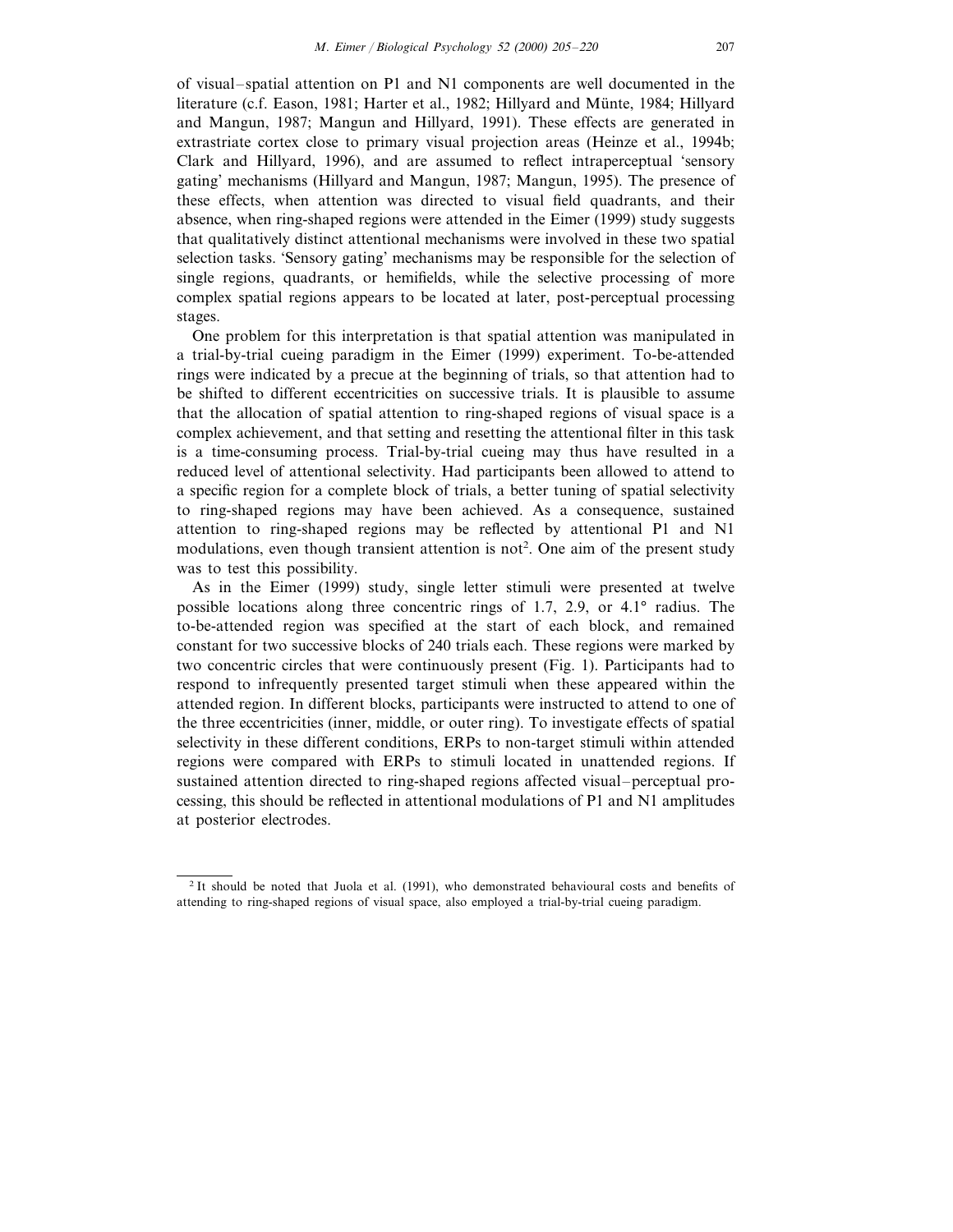Another aim of this experiment was to use ERPs to study the distribution of visual–spatial attention directed to different eccentricities. In the Eimer (1999) study, attention to ring-shaped regions was reflected by enhanced negativities at midline electrodes elicited by stimuli at attended locations relative to unattended stimuli. These effects started around 200 ms post-stimulus and are likely to indicate the attentional processing of potential target stimuli resulting in their identification as non-targets. According to the notion of 'attentional gradients' in visual space, such effects should vary with the distance of an unattended stimulus from the current focus of attention. For example, stimuli in the outer ring may receive some attentional processing when attention is directed to the middle ring, but not when the inner ring is attended. A zoom-lens model of spatial attention predicts that all stimuli inside an attended ring-shaped region are included within the attentional focus. Therefore, attentional ERP effects should interact with stimulus eccentricity. They should be largely absent for innermost stimuli, which will be located within the attentional spotlight regardless of which eccentricity is attended, and large for outer stimuli, because these stimuli will be outside the attentional focus when attention is directed to the inner or middle ring.

Another prediction of the zoom-lens model that was investigated in the present study is the claim that attention can not be simultaneously directed to two non-adjacent eccentricities by excluding the area located between these regions. Participants were instructed to simultaneously attend either to the middle and outer ring, or to the inner and outer ring (excluding the middle ring). ERPs elicited by stimuli in the middle ring were compared between these two conditions. The idea that attention can not be directed to two or more non-adjacent locations is



Fig. 1. Schematic illustration of the stimulus setup. All stimuli were presented at one out of 36 possible locations (indicated by the dots) around three virtual circles with a radius of 1.7, 2.9, or 4.1° around the central fixation cross. Two concentric grey circles (2.3 and 3.5° radius) marked the borders of the inner, middle, and outer ring.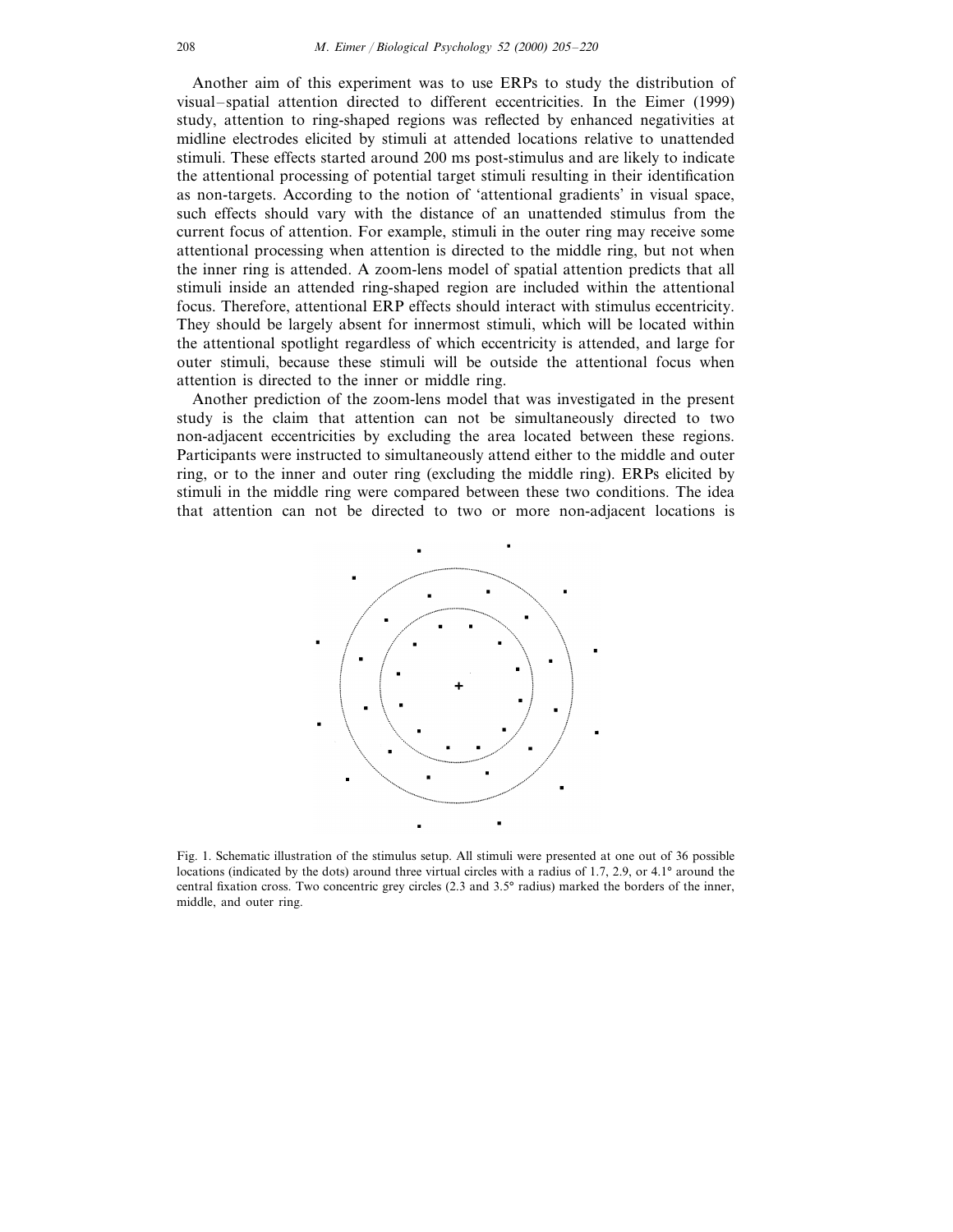supported by behavioural evidence (Posner et al., 1980; Eriksen and Yeh, 1985) and by ERP data (Heinze et al., 1994a). In the latter study, participants had to attend to two of four stimulus locations that were either adjacent or separated by an irrelevant location. With adjacent relevant locations, probe stimuli presented at irrelevant positions elicited smaller P1 components than probes at relevant positions. No such attenuation was found for irrelevant probes at the intervening position between attended locations, suggesting that when attention is directed to non-contiguous areas of visual space, it will necessarily include the area between these locations. If this was the case, no differences in the ERPs elicited by middle ring stimuli should be observed between the attend middle and outer ring and attend inner and outer ring conditions. In contrast, if these stimuli could be selectively decoupled from early or later stages of attentional processing when attention is directed to the inner and outer ring, systematic ERP differences should be obtained.

#### **2. Methods**

#### <sup>2</sup>.1. *Participants*

Fourteen paid volunteers (ten female, aged 22–36 years) participated in the experiment. All participants were right-handed and had normal or corrected-to-normal vision.

#### <sup>2</sup>.2. *Stimuli and apparatus*

Participants were seated in a dimly lit sound attenuated cabin, with response buttons under their left and right hands. A computer screen was placed 110 cm in front of the participant's eyes. A small central fixation cross (subtending a visual angle of about  $0.1 \times 0.1^{\circ}$ ) was positioned on the participant's horizontal straightahead line of sight. Uppercase letters M and N, subtending a visual angle of approximately  $0.8 \times 0.8^{\circ}$ , served as stimuli. These letter stimuli could appear in one of twelve locations along one of three virtual rings of 1.7, 2.9, or 4.1° in radius around the fixation cross. The fixation cross and two concentric circles (2.3 and 3.5° radius), marking the borders of the inner and middle, and middle and outer ring, were constantly present throughout the experimental blocks (see Fig. 1 for a schematic illustration of the stimulus setup). Letter stimuli were presented in white, and the circles were presented in thin grey against a black background.

#### <sup>2</sup>.3. *Procedure*

The experiment consisted of ten experimental blocks, each consisting of 240 trials. After 120 trials, a resting period was included, and participants could initiate the subsequent run of 120 trials with a right-hand button press. Letter stimuli were presented for 100 ms, and the intertrial interval was 1000 ms. On 180 trials per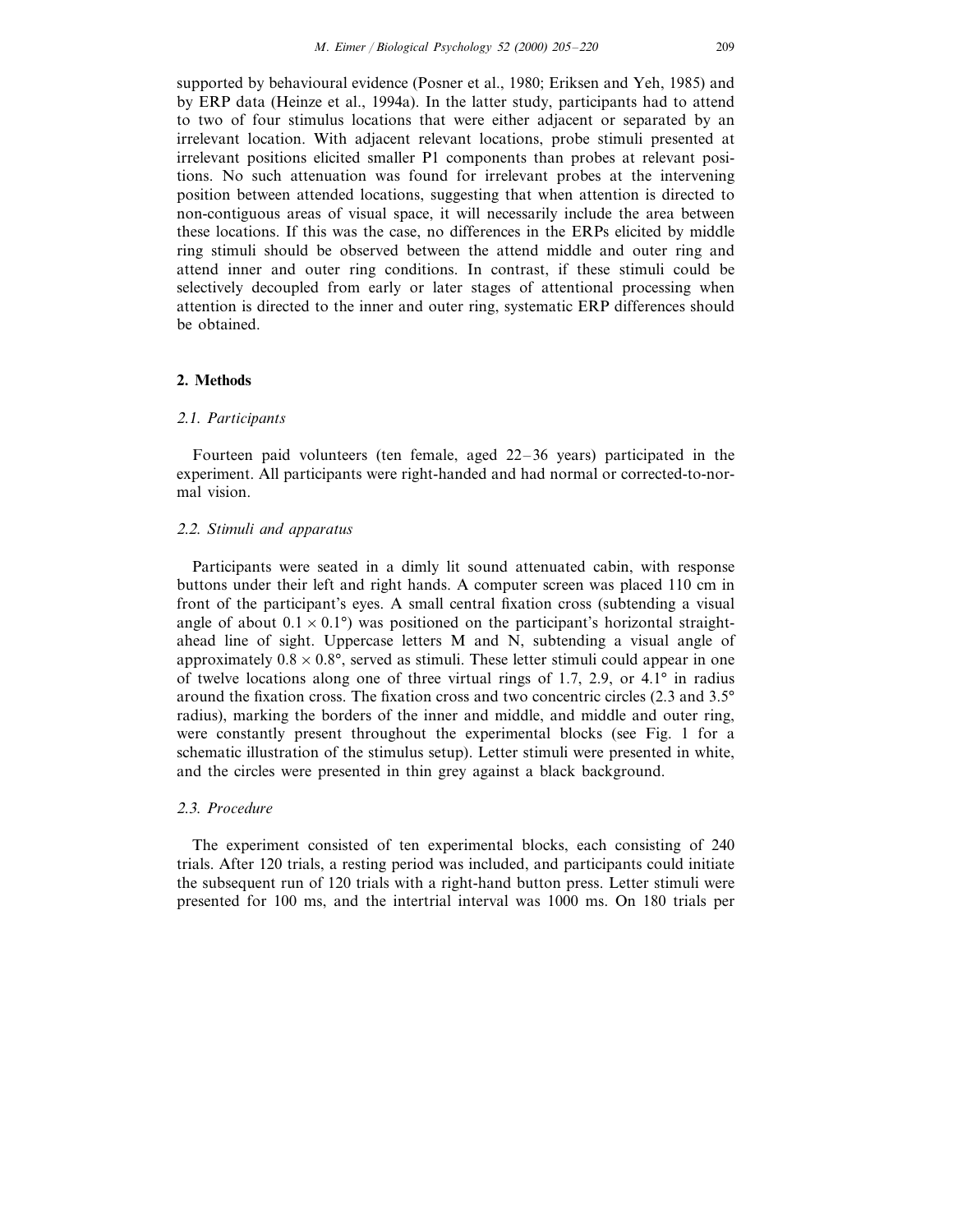block, the non-target letter M was presented with equal probability in the inner, middle, and outer ring. On the remaining 60 trials, the target letter N was presented, again equiprobably in the inner, middle, and outer ring. The position of each letter within a given ring was determined randomly for each trial.

Participants were instructed to direct their attention to one ring-shaped region (attend one ring) or simultaneously to two regions (attend two rings) and to respond with a button press whenever they detected the target letter N within the attended region/regions. The to-be attended region and the required response side (left versus right) was specified prior to each block on the computer screen. Five different attention conditions were run, consisting of two successive blocks. Response side was varied between blocks. In three conditions, participants were instructed to direct their attention to the inner, middle, or outer ring-shaped region. In the remaining two conditions (attend two rings), they had to attend to two of the three regions (attend middle and outer ring; attend inner and outer ring). The order in which these five conditions were delivered was randomised for each participant.

Participants were instructed to respond as quickly and accurately as possible to correctly cued target stimuli, to withhold responses to all other stimuli, and to maintain central eye fixation during the trials. To make them familiar with these specific task requirements, two training blocks were run at the beginning of the experiment.

# <sup>2</sup>.4. *Recording*

EEG was recorded with  $Ag-AgCl$  electrodes from Fz, Cz, Pz, C3, and C4 (according to the 10–20 system), from PL and PR (located halfway between Pz and the ear channels), and from OL and OR (located halfway between O1 and T5, and O2 and T6, respectively). EEG was measured relative to a right earlobe reference. Horizontal EOG was recorded bipolarly from electrodes at the outer canthi of both eyes, vertical EOG was recorded from electrodes above and beside the right eye. Electrode impedance was kept below 5 k $\Omega$ . The amplifier bandpass was 0.10–40 Hz. EEG and EOG were sampled with a digitisation rate of 200 Hz, and stored on disk. The latency of manual responses (if present) was measured on each trial.

# <sup>2</sup>.5. *Data analysis*

EEG and EOG were epoched off-line into periods of 700 ms, starting 100 ms prior to stimulus onset. Trials with eyeblinks (vertical EOG exceeding 60  $\mu$ V in the 600 ms interval following imperative stimulus onset) or eye movements (horizontal EOG exceeding  $\pm 25$  µV in the 400 ms interval after stimulus onset), response errors, or overt responses on non-target trials were excluded from analysis. The ERP analysis was conducted exclusively on the data from non-target trials. EEG was averaged separately for all combinations of the five attention conditions and stimulus eccentricities, resulting in 15 average waveforms for each participant and electrode site. All measures were taken relative to the mean voltage of the 100 ms interval preceding stimulus onset. Effects of experimental variables on P1 and N1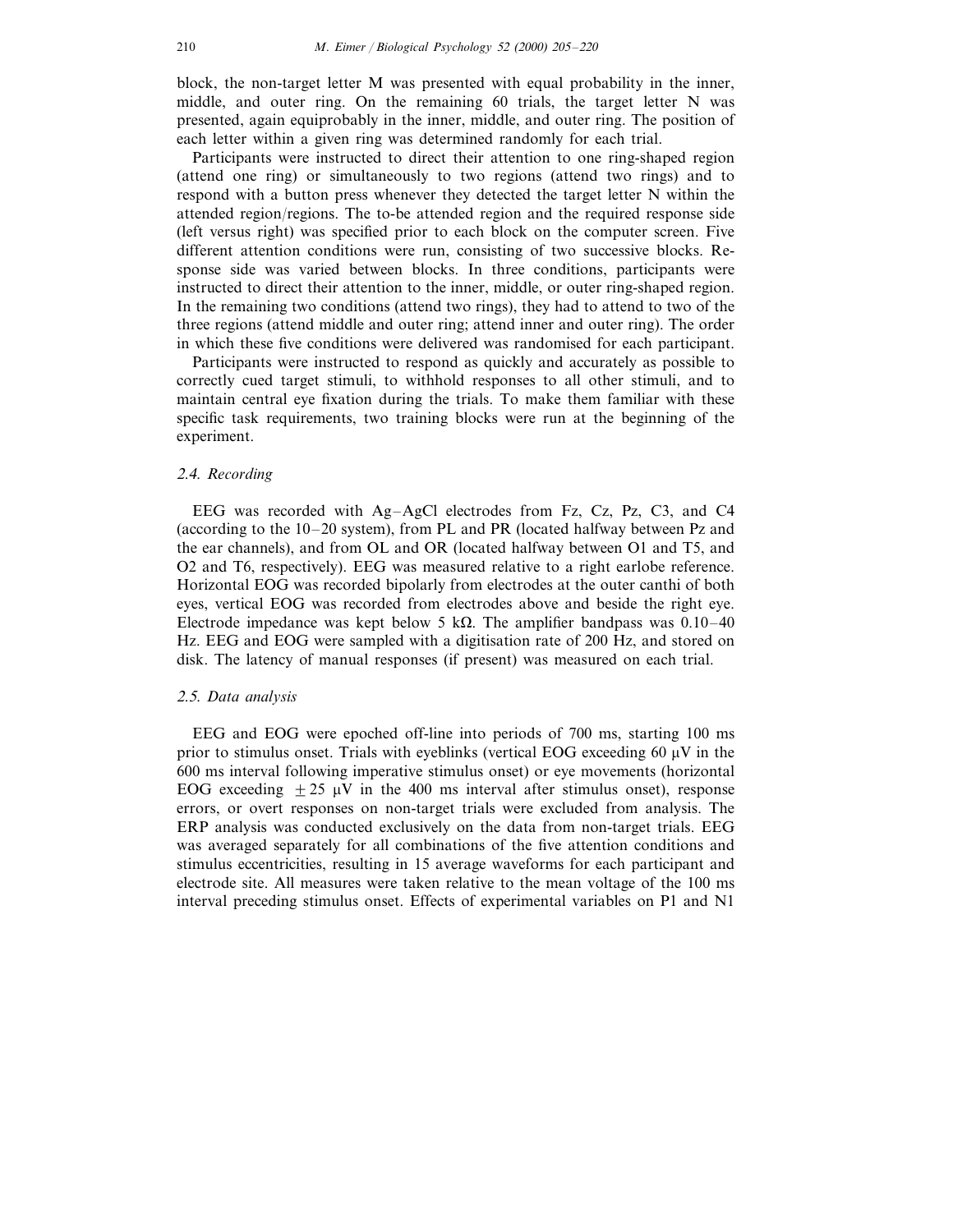components were determined at lateral parietal and occipital electrodes by analysing ERP mean amplitude values within post-stimulus time windows centred on the components' mean latencies (P1: 90–130 ms; N1: 150–200 ms). Further analyses were conducted separately for midline and lateral electrodes on the basis of mean amplitude values obtained within five successive 40 ms time windows between 180 and 380 ms post-stimulus, as well as in the P3 latency range (400–550 ms post-stimulus).

ERPs obtained in the attend one ring and attend two rings conditions were analysed separately. For the attend one ring conditions, repeated measures ANOVAs were conducted on ERP mean amplitude measures for the factors attention (attended versus unattended, collapsed over both unattended eccentricities), stimulus eccentricity (inner versus middle versus outer), electrode location (Fz versus Cz versus Pz, for midline sites; central versus parietal versus occipital, for lateral posterior sites), and recording hemisphere (left versus right, for lateral posterior electrodes only). To test specific effects of attentional allocation on ERP waveforms, separate ANOVAs were conducted for single eccentricities and different types of unattended trials. For the attend two rings conditions, ERPs obtained for stimuli presented within the middle ring were analysed for the factors attention (attended: attend middle and outer ring; unattended: attend inner and outer ring), electrode location, and hemisphere. When appropriate, Greenhouse–Geisser adjustments to the degrees of freedom were carried out.

# **3. Results**

#### <sup>3</sup>.1. *Beha*6*ioural performance*

In the attend one ring conditions, RTs to inner, middle, and outer stimuli were 529, 579, and 607 ms, resulting in a main effect of eccentricity  $(F(1,13)=22.3;$  $P < 0.001$ ;  $\varepsilon = 0.69$ ). Participants missed 2.9, 8.9 and 13.2% of targets presented in the inner, middle, and outer ring. False alarm rate was 1.4%. In the attend two rings conditions, RTs were 564 ms to inner ring targets and 580 ms to middle ring targets. RTs to outer ring targets were 584 and 611 ms in the attend middle and outer ring and attend inner and outer ring conditions, respectively, and this difference was significant  $(t(13)=2.7; P<0.02)$ . Participants missed 10.4% of all targets, and false alarm rate was 3.3%.

#### 3.2. *ERP effects of spatial attention* — *attend one ring*

Fig. 2 shows the overall effects of spatial attention directed to ring-shaped areas. Grand-averaged ERP waveforms to stimuli at attended and unattended locations, collapsed across stimulus eccentricities, are presented together with the resulting attended–unattended difference waveforms (bottom). No modulations of P1 and N1 components at lateral parietal and occipital sites are visible in Fig. 2. The absence of any attentional enhancement of sensory-evoked components was confi-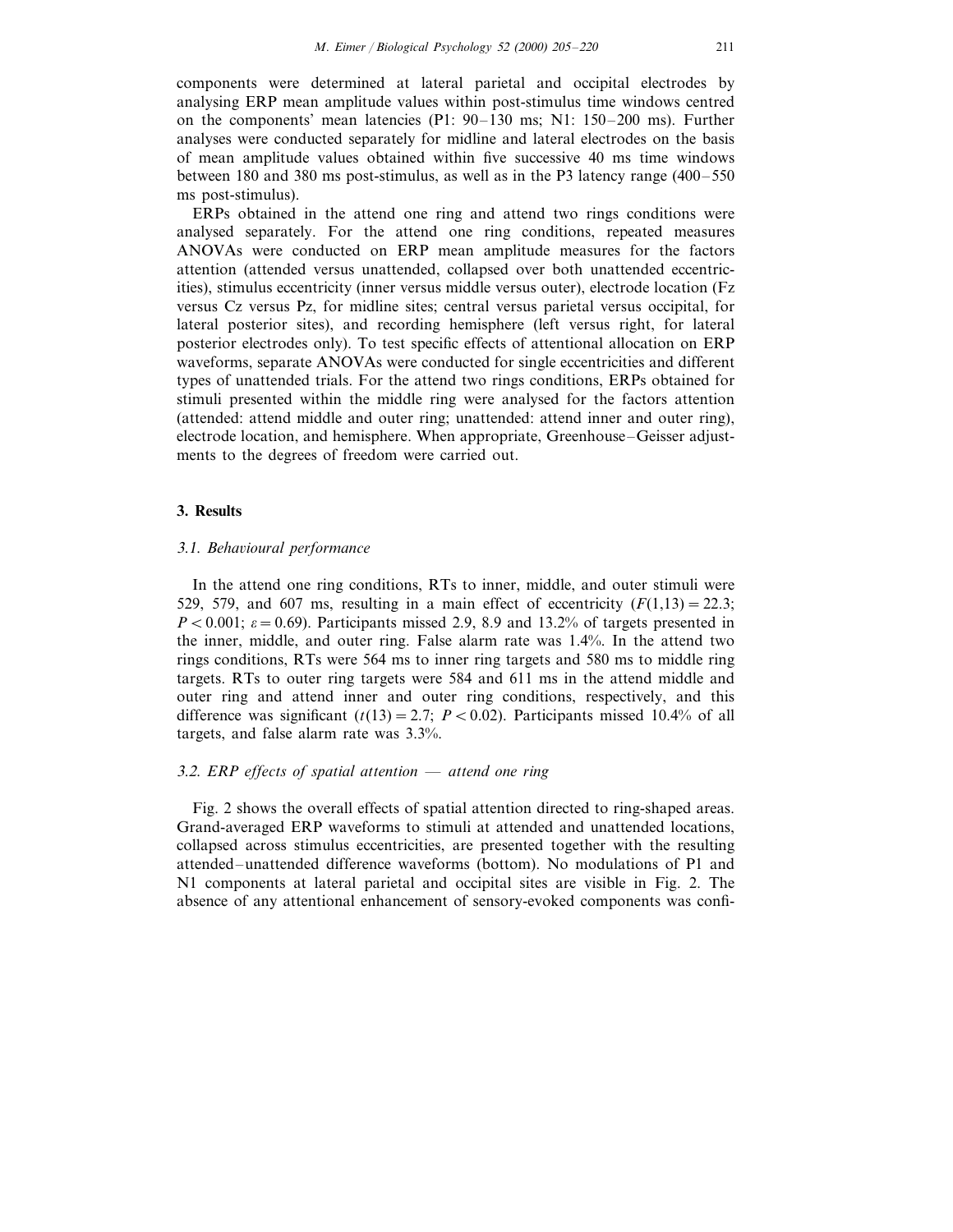

Difference Waves Attended - Unattended



Fig. 2. Grand-averaged ERPs recorded at midline and lateral electrodes to stimuli in the attended ring (solid lines) and stimuli within unattended rings (dashed lines) in the attend one ring conditions. Bottom: difference waveforms obtained by subtracting ERPs to unattended stimuli from ERPs to attended stimuli.

rmed by statistical analyses, revealing that attention had no effect whatsoever on P1 and N1 amplitudes at lateral posterior electrodes (both  $F < 1$ ). There were no significant interactions between attention and other experimental factors in the P1 and N1 analysis windows.

As can be seen in Fig. 2, attended stimuli elicited an enhanced negativity at midline and lateral electrodes relative to unattended stimuli starting around 200 ms post-stimulus. This was followed by a larger positivity for attended stimuli in the P3 latency range. Statistical analyses substantiated these observations. Between 220 and 380 ms post-stimulus, enhanced negativities elicited by attended as compared with unattended stimuli were reflected in main effects of attention at midline sites (all  $F(1, 13) > 6.5$ ; all  $P < 0.025$ ) as well as lateral electrodes (all  $F(1, 13) > 12.8$ ; all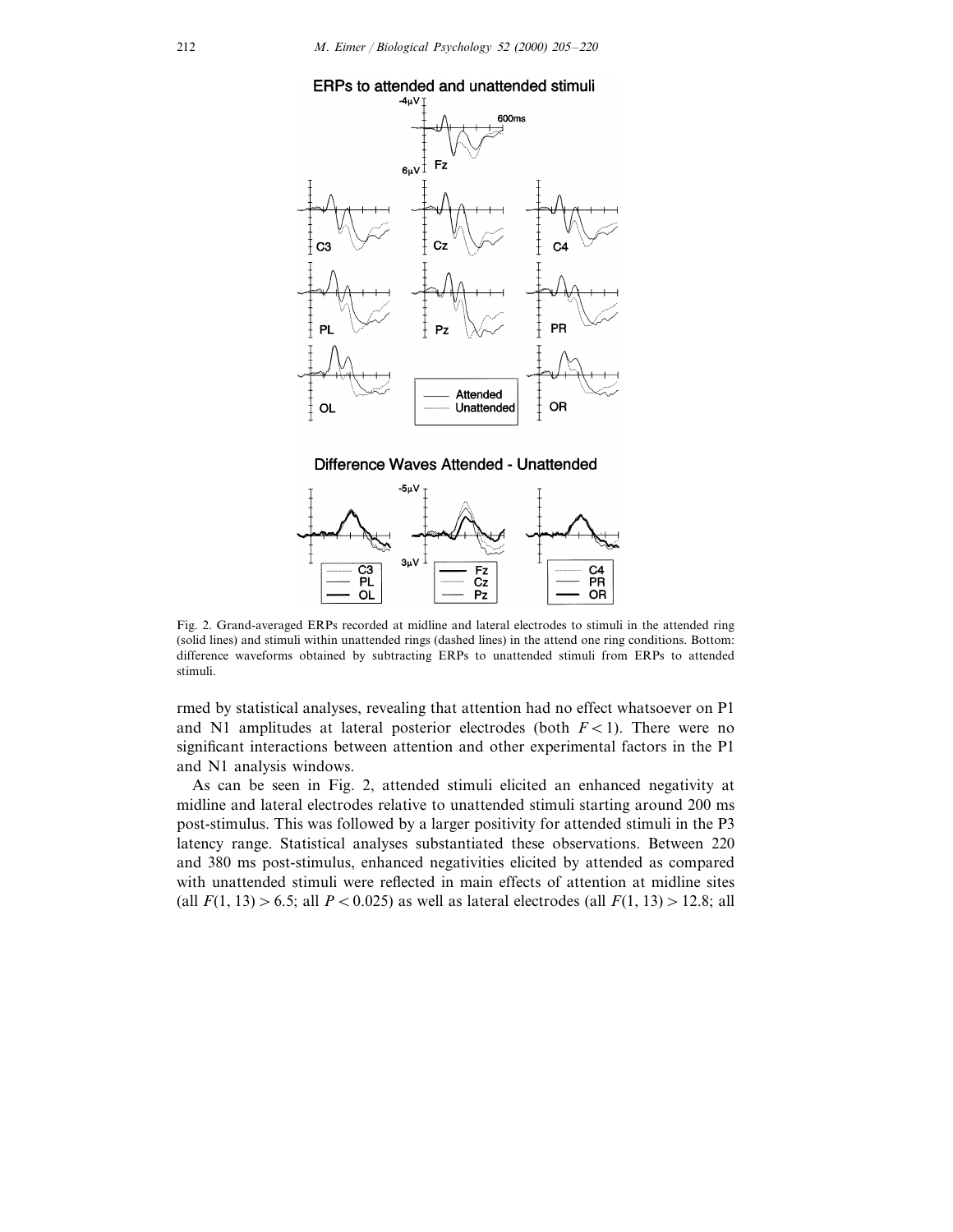$P < 0.005$ ). Interactions of these effects with eccentricity will be discussed later. For midline electrodes, attention  $\times$  electrode location interactions were found between 220 and 340 ms (all  $F(2, 26) > 4.9$ ; all  $P < 0.03$ ;  $0.53 < \varepsilon < 0.72$ ), as attentional negativities were smaller and delayed at Fz relative to Cz and Pz (see Fig. 2, bottom). In fact, no effect of attention was present at  $Fz$  in the 220–260 ms interval. At lateral recording sites, attention  $\times$  hemisphere interactions were obtained between 260 and 340 ms (both  $F(1, 13) > 7.1$ ; both  $P < 0.02$ ). As can be seen from Fig. 2, attentional negativities tended to be larger over the left than over the right hemisphere.

An enhanced positivity for attended stimuli was present in the P3 latency range, reflected in main effects of attention at midline electrodes  $(F(1, 13) = 10.7; P < 0.01)$ as well as at lateral sites  $(F(1, 13) = 11.6; P < 0.005)$ . Attention  $\times$  electrode location interactions were present at midline and lateral electrodes  $(F(2, 26) = 20.0$  and 4.6;  $P < 0.001$  and 0.04;  $\varepsilon = 0.62$  and 0.66, respectively). Enhanced positivities to attended stimuli were present at Cz and Pz (both  $F(1, 13) > 7.9$ ; both  $P < 0.02$ ), but not at Fz (see Fig. 2). At lateral sites, significantly enlarged positivities were found at central and parietal sites (both  $F(1, 13) > 7.8$ ; both  $P < 0.02$ ), but not occipitally.

Fig. 3 shows attended–unattended difference waveforms at midline sites for different stimulus eccentricities. Attentional negativities elicited by inner ring stimuli were delayed relative to stimuli in the middle and outer rings. This was reflected in an attention  $\times$  eccentricity interaction in the 220–260 ms measurement interval  $(F(2, 26) = 4.1; P < 0.03; \varepsilon = 0.90)$ . Subsequent paired *t*-tests revealed significant attentional effects at Cz and Pz for stimuli presented in the middle and outer rings





Fig. 3. Difference waveforms obtained at midline electrodes in the attend one ring conditions by subtracting ERPs to unattended stimuli from ERPs to attended stimuli, separately for stimuli presented in the inner ring (solid thick lines), the middle ring (dashed thin lines), and the outer ring (solid thin lines).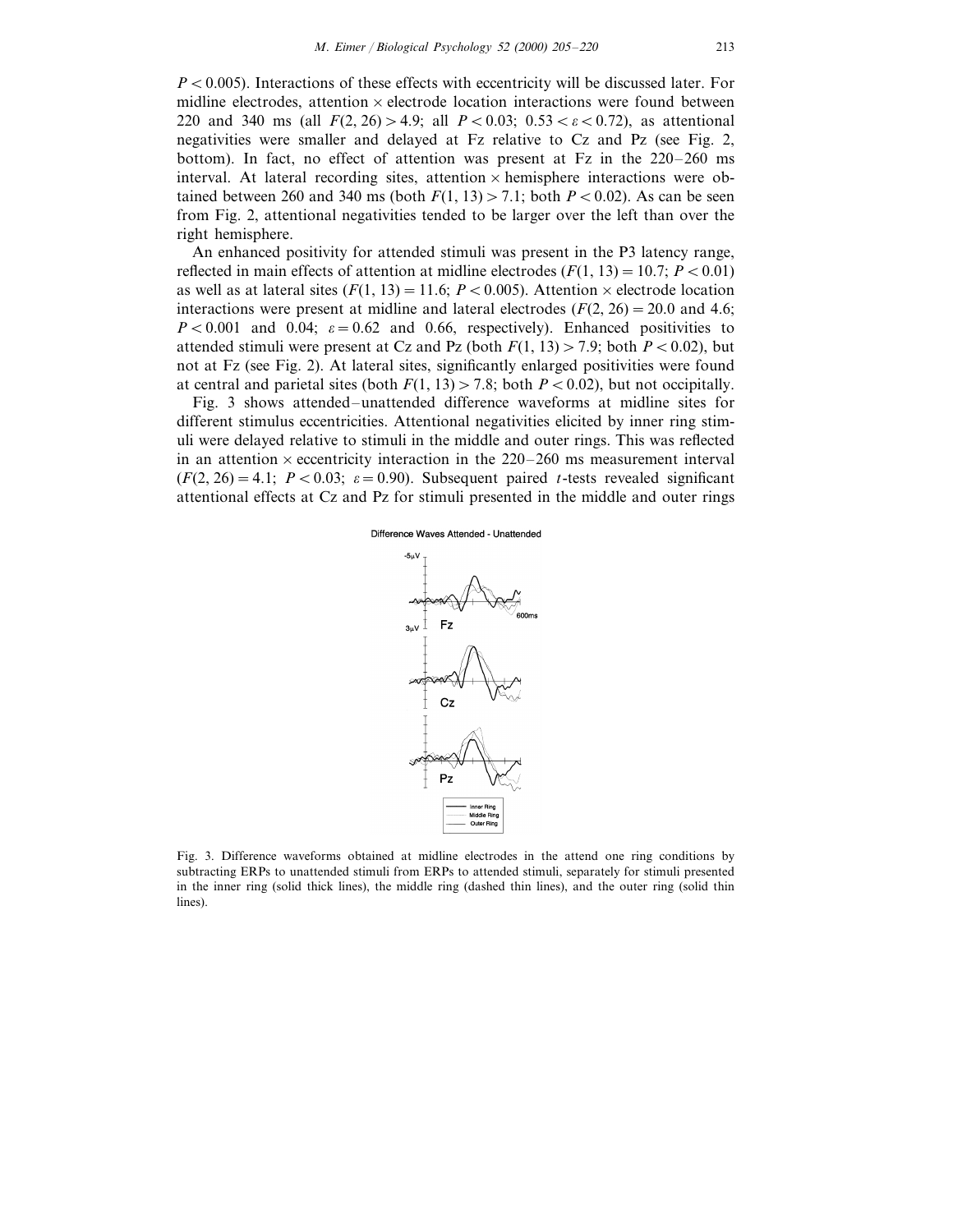

Fig. 4. Left panels. Left: grand-averaged ERPs recorded in the attend one ring conditions at midline electrodes to 'unattended/near' (U/Near; solid lines) and 'unattended/far' (U/Far; dashed lines) stimuli, collapsed across inner ring and outer ring stimuli. Right: difference waveforms obtained at midline electrodes for inner and outer stimuli by subtracting from ERPs for attended trials either unattended/ near ERPs (Att-U/Near; solid lines) or unattended/far ERPs (Att-U/Far; dashed lines). Right panels. Left: grand-averaged ERPs recorded for unattended middle stimuli in the attend one ring conditions at midline electrodes when attention was directed to the outer ring (U/AO; solid lines) or to the inner ring (U/AI; dashed lines). Right: difference waveforms obtained at midline electrodes for middle ring stimuli by subtracting from ERPs for attended trials either ERP waveforms obtained when the outer ring was attended (Att-U/AO; solid lines) or ERPs obtained when the inner ring was attended (A-U/AI; dashed lines).

(all  $t(13) > 2.4$ ; all  $P < 0.03$ ), but not for inner ring stimuli (both  $t(13) < 0.2$ ) in this time interval. No attention  $\times$  eccentricity interactions were present at lateral sites. Fig. 3 also suggests that these attentional negativities were preceded by enhanced positivities for stimuli at attended locations, most notably at Fz. However, these ERP modulations were not statistically reliable.

Additional analyses were conducted for different types of unattended trials. Unattended stimuli presented in the inner or outer ring were termed 'unattended/ near', when the neighbouring eccentricity was attended (e.g. an inner stimulus in an 'attend middle ring' block), and 'unattended/far' otherwise (e.g. an inner stimulus under 'attend outer ring' instructions). As can be seen from Fig. 4 (left), ERPs to unattended/near stimuli were more negative than unattended/far ERPs, and this was reflected in significant differences between these two types of stimuli between 220 and 300 ms (both  $F(1, 13) > 10.9$ ; both  $P < 0.01$ ). In the 300–340 ms interval, this effect approached significance  $(F(1, 13) = 4.1; P < 0.07)^3$ . In the P3 time range,

<sup>3</sup> The difference between unattended/near and unattended/far trials apparent in Fig. 4 (left) in the N1 time range was not statistically reliable.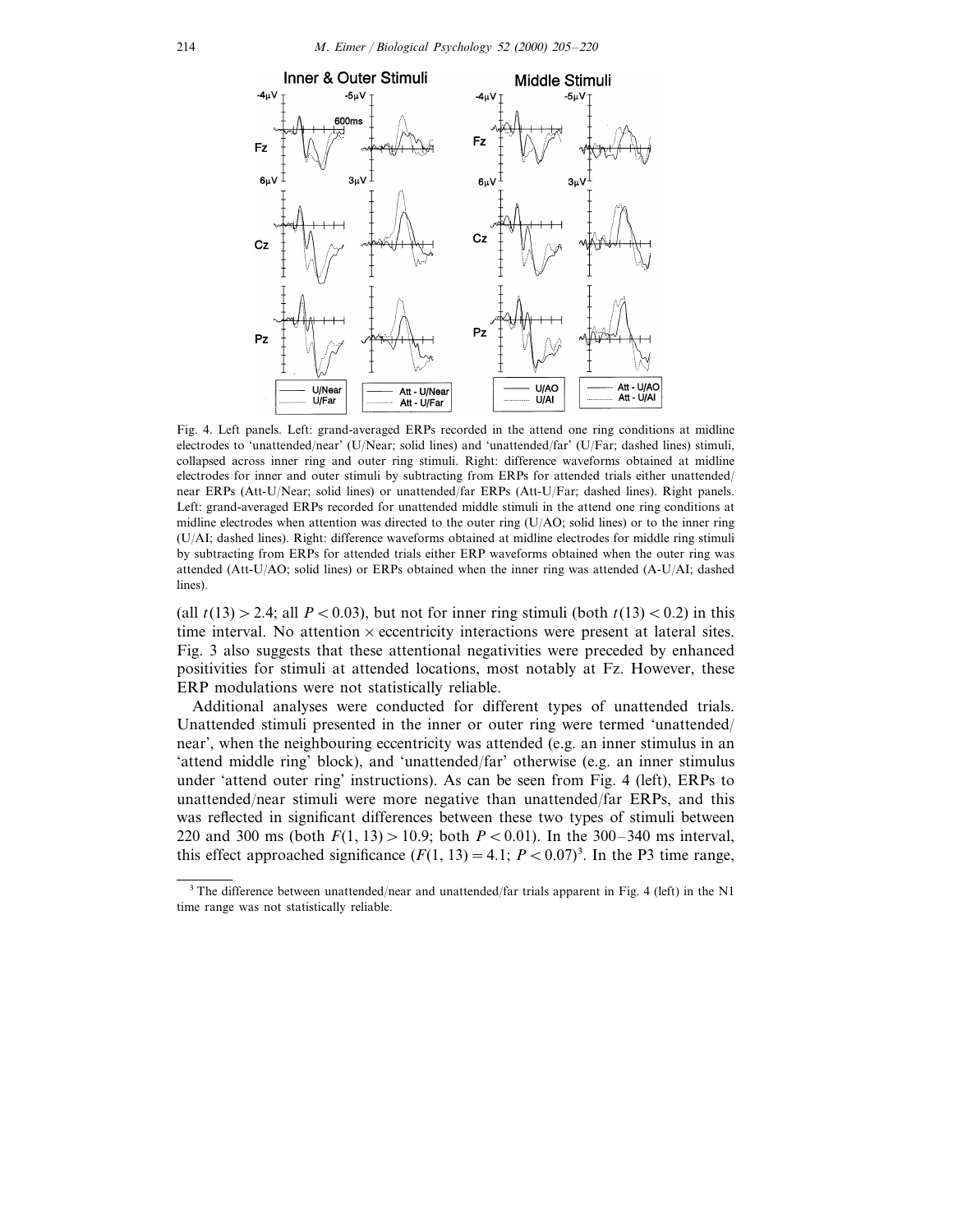unattended/near ERPs were significantly more positive than unattended/far ERPs  $(F(1, 13) = 16.4; P < 0.001)$ . These differences between unattended trials also become apparent when attended–unattended difference waveforms are displayed separately for the two types of unattended trials (Fig. 4). Attentional negativities start earlier and subsequent positivities are more pronounced in the attended– unattended/far difference waves relative to the attended–unattended/near waveforms. A similar analysis was conducted for unattended middle stimuli. When attention was directed to the outer ring, ERPs were more negative between 220 and 300 ms  $(F(1, 13) = 18.1$  and 15.9;  $P < 0.001$  and 0.002, respectively) and more positive in the P3 time range ( $F(1, 13) = 5.3$ ;  $P < 0.04$ ) than when the inner ring was attended (Fig. 4, right). This was reflected in delayed attentional negativities and attenuated positivities in attended–attend outer ring difference waves relative to attended–attend inner ring difference waveforms.

### 3.3. *ERP effects of spatial attention* — *attend two rings*

Fig. 5 shows ERPs for attended and unattended middle ring stimuli obtained in the attend middle and outer ring and attend inner and outer ring conditions. No attentional effects were found for P1 and N1 amplitudes at lateral posterior

### **Attend Two Rings condition**

# ERPs to middle ring stimuli



Fig. 5. Grand-averaged ERPs recorded at midline and lateral electrodes in the attend two rings conditions to middle ring stimuli when attention was directed to the middle and outer ring (attended; solid lines) and to the inner and outer ring (unattended; dashed lines).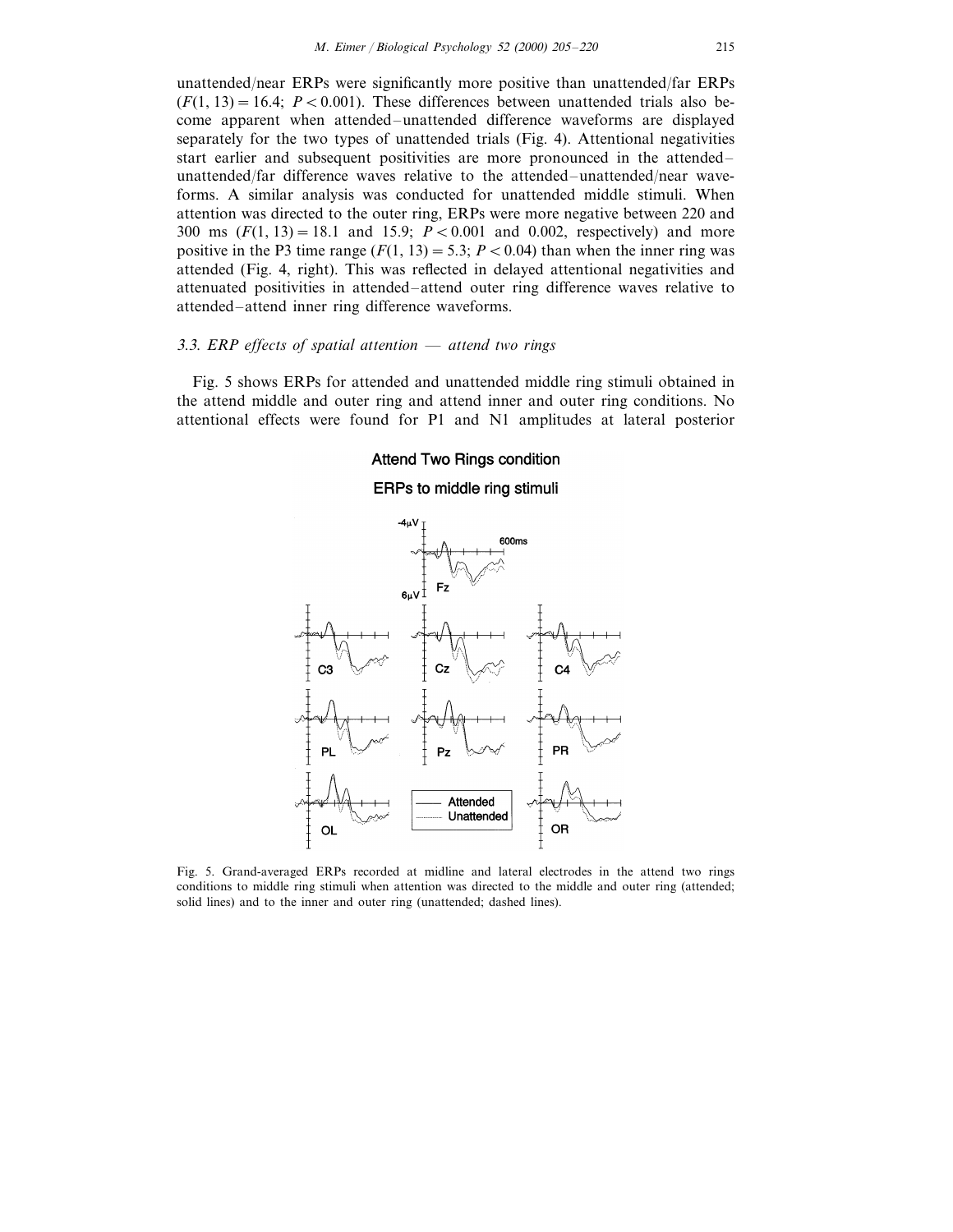electrodes (both  $F < 1$ ). Beyond 200 ms post-stimulus, ERPs were more negative when attention was directed to the middle and outer ring than when inner and outer stimuli were attended, and middle ring stimuli ignored. This observation was substantiated by statistical analyses revealing significant effects of attention between 220 and 260 ms at midline sites  $(F(1, 13) = 6.6; P < 0.025)$  and lateral electrodes  $(F(1, 13)) = 5.6$ ;  $P < 0.04$ ). In the 260–300 ms interval, these effects were almost significant at midline and lateral sites  $(F(1, 13)) = 3.6$  and 4.0;  $P < 0.08$  and 0.07, respectively).

# **4. Discussion**

Participants were instructed to attend to a ring-shaped region of visual space throughout an experimental block in order to detect infrequent target stimuli within an attended region, and ERPs were recorded to attended and unattended non-target stimuli presented at three different eccentricities. The aim of this study was twofold: First, it was investigated whether sustained attention to ring-shaped regions of visual space would result in modulations of sensory-evoked P1 and N1 components, indicating that spatial attention affected early, visual–perceptual processes. Second, ERPs to attended and unattended stimuli were compared under different attention instructions to study the distribution of spatial attention across the visual field.

With respect to the first issue, the results were clear-cut: Effects of visual–spatial attention on posterior P1 and N1 amplitudes were entirely absent. It may be argued that the absence of these effects was due to the fact that ERPs were averaged across all stimulus positions within a given ring, and thus included stimuli presented ipsilaterally and contralaterally to lateral electrodes as well as stimuli presented in the upper and lower visual field. This procedure may have attenuated or even eliminated lateralised attentional effects or effects sensitive to the vertical position of stimuli within the visual field. However, the fact that reliable P1 and N1 modulations have been obtained with stimulus positions and averaging procedures identical to the present study when attention was directed to visual field quadrants (Eimer, 1999) renders this possibility unlikely. The absence of attentional modulations of P1 and N1 amplitudes in the present study where attention was directed to ring-shaped regions of space is in line with the negative results obtained by Eimer (1999). It was argued that the absence of attentional modulations of sensory-evoked components in this study may have been due to the fact that attention was manipulated on a trial-by-trial basis, thereby reducing the efficiency of spatial selectivity tuned to ring-shaped regions of visual space. In the present experiment, participants kept attention focused on a specific region for two successive experimental blocks. The lack of any ERP evidence for intraperceptual 'sensory gating' demonstrates that the difference between transient and sustained attention is not critical for the presence or absence of such effects. This finding thus strengthens the conclusion that mechanisms of spatial selectivity in complex tasks, like attending to ring-shaped regions of space, are primarily located at post-perceptual processing stages.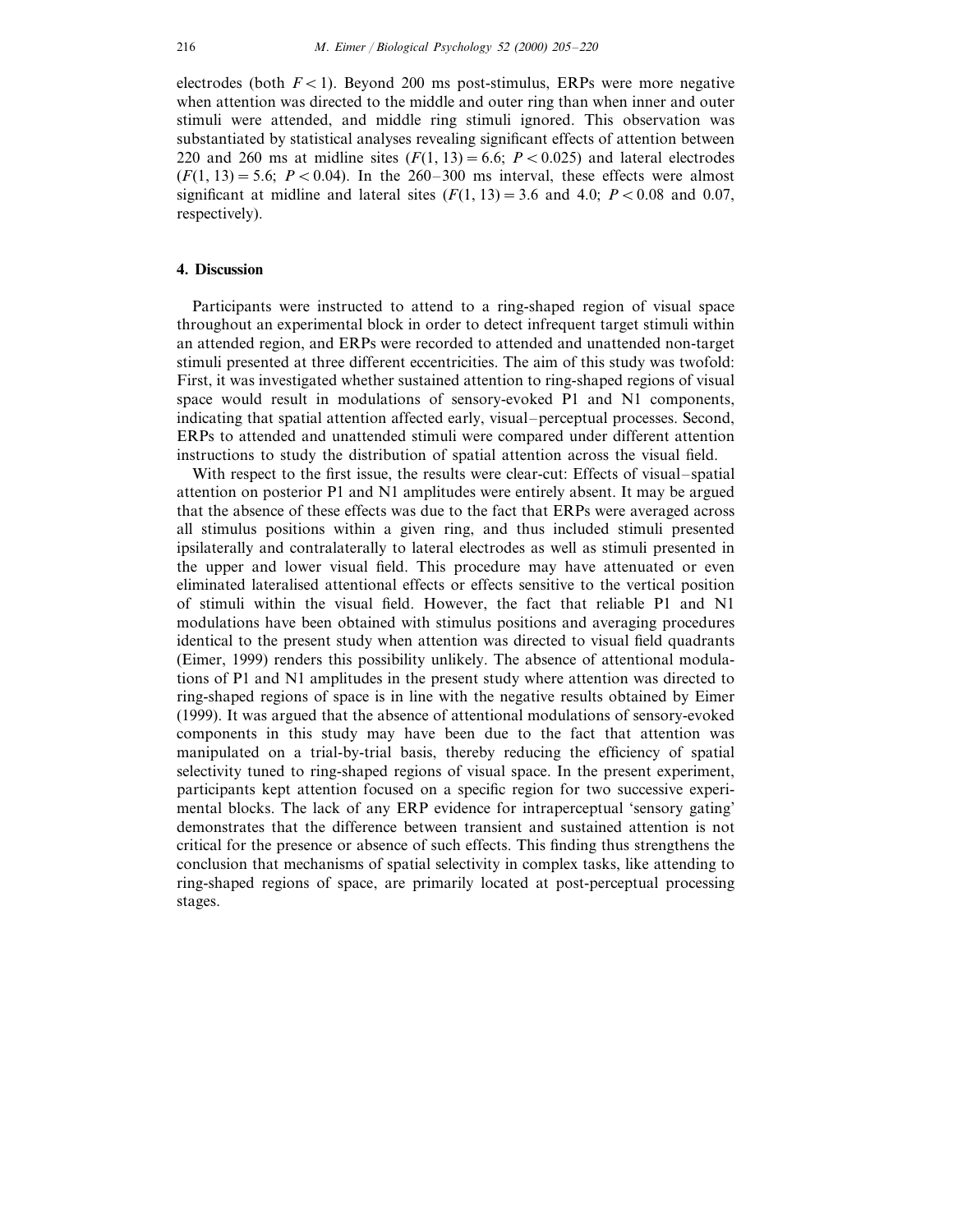Although attention did not affect P1 and N1 components, ERP effects were observed at longer latencies. Enhanced negativities were elicited by attended as compared with unattended stimuli between 220 and 380 ms post-stimulus. This effect is likely to reflect the attentional processing of potentially response-relevant letter stimuli at attended locations. In contrast to frontal processing negativities observed by Karayanidis and Michie (1996) in a combined location and colour selection task, attentional negativities were found to be earlier and more pronounced at central and posterior electrodes than at Fz. In the P3 latency range, ERPs were more positive for attended relative to unattended stimuli, most notably at Pz. The P3 component is usually interpreted as a measure of stimulus evaluation and classification duration (Kutas et al., 1977), suggesting that the P3 effect obtained for attended stimuli indicates their successful identification as nontargets<sup>4</sup>. Variations of these effects across the different attention instructions can provide information about the distribution of visual attention when it is directed to different eccentricities. 'Attentional gradients' were reflected in the fact that ERPs to 'unattended/near' stimuli (inner and outer stimuli delivered when the middle ring was attended) were more similar to ERPs to stimuli at attended locations than 'unattended/far' ERPs (elicited by inner ring stimuli when the outermost ring was attended, and by outer stimuli when the inner ring was attended). Accordingly, attentional effects started earlier and were more pronounced, when ERPs to attended stimuli were compared to ERPs elicited by unattended/far stimuli (Fig. 4, left).

The differences observed between different types of unattended middle ring stimuli are consistent with a zoom-lens model, which predicts that the middle ring will be included within the attentional focus when the outermost ring is attended, but not when attention is directed to the inner ring. In line with this, ERPs to unattended middle stimuli were less similar to attended ERPs when the inner ring was attended than when attention was directed to the outer ring, and this was reflected in large attentional effects in the attend middle ring–attend inner ring difference waveforms (Fig. 4, right). According to a zoom-lens account of visual– spatial attention, innermost stimuli will receive attentional processing regardless of which eccentricity is attended, and stimuli in the middle ring will be attended when attention is directed to the middle as well as to the outer ring. Effects of attention should thus be completely absent for inner stimuli, and no differences should be found for middle ring stimuli in the attend middle ring–attend outer ring difference waveforms. The results obtained in this study were not in line with these predictions. Although attentional effects were delayed for stimuli presented within the

<sup>4</sup> Fig. 3 suggests that attended inner ring stimuli elicited a shorter-latency P3 than stimuli in the middle or outer ring. This was reflected in a significant attention  $\times$  eccentricity interaction ( $F(1,13) = 5.1$ ;  $P < 0.02$ ;  $\varepsilon = 0.82$ ) in a post-hoc analysis conducted on mean amplitude values at midline sites between 380 and 450 ms post-stimulus. An enhanced positivity was elicited by attended inner stimuli within this interval  $(F(1,13) = 4.6; P < 0.05)$ , but not by middle and outer stimuli. As stimulus identification should be faster for stimuli presented close to fixation than for more eccentric locations, this observation is in line with the interpretation of P3 as a measure of the duration of stimulus evaluation processes.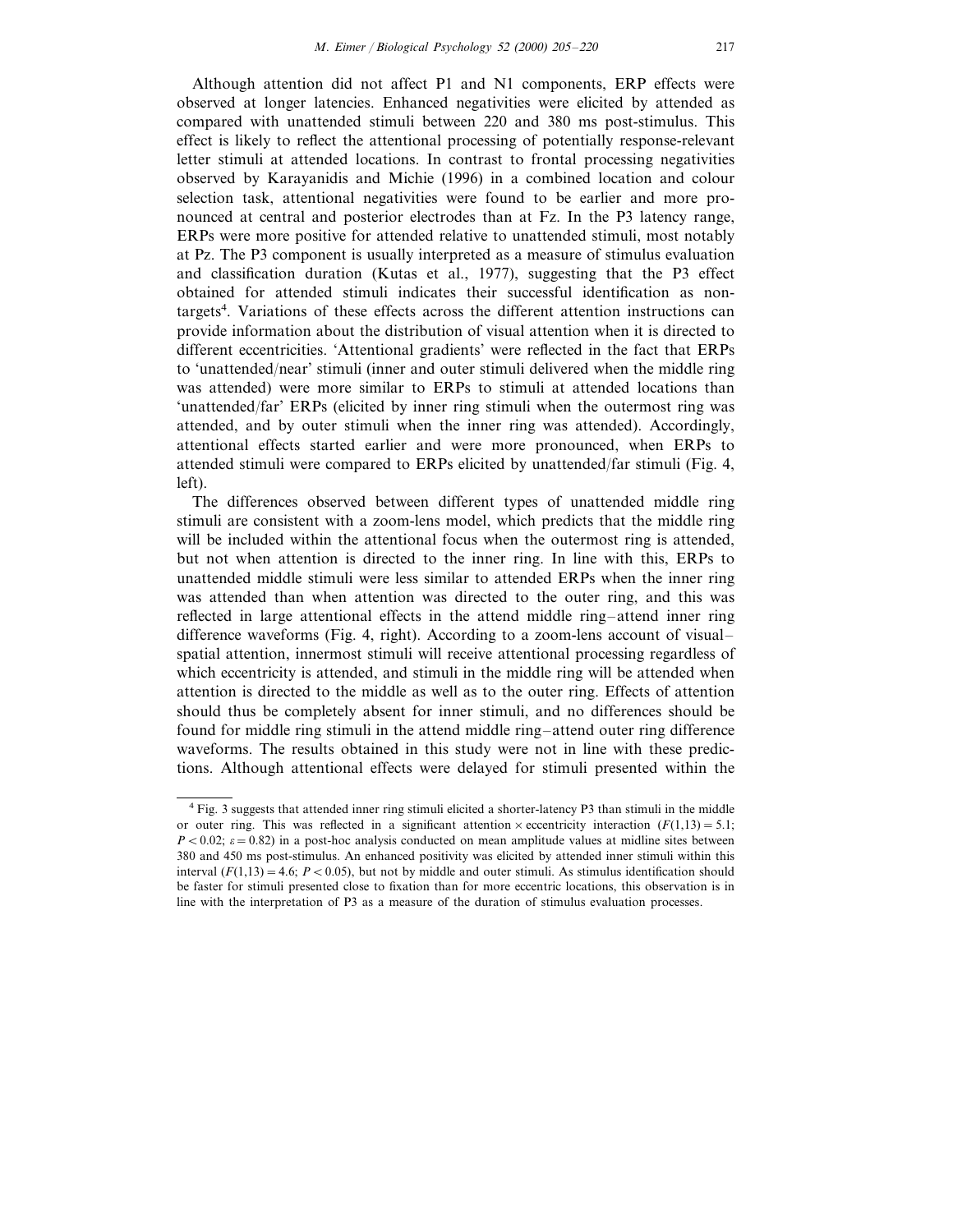inner ring relative to middle ring and outer ring stimuli (Fig. 3), and for middle ring stimuli in the attend middle ring–attend outer ring difference waves (Fig. 4, right), these effects were nevertheless clearly present. It is possible to explain the presence of attentional ERP modulations under these conditions by assuming that the concentration of attentional resources is inversely proportional to the size of an attended region (Eriksen and St. James, 1986). Attentional processing will thus be most efficient when the inner region is attended and least effective when attention is directed to the outer ring. While this assumption can reconcile the above findings with a zoom-lens model, the possibility remains that these effects also reflect mechanisms of spatial selectivity not accounted for by this model.

The zoom-lens account was put to a more rigid test in the attend two rings conditions. Attention was directed to the middle and outer ring, or to the inner and outer ring, excluding the intervening middle region, and ERPs elicited by middle ring stimuli were compared between these conditions. A zoom-lens model predicts that the size of the attended area is identical in both conditions, covering all three eccentricities. With the size of the attentional focus held constant and the irrelevant region located between two attended eccentricities under attend inner and outer ring instructions, no ERP differences should be found between attention conditions for middle ring stimuli. In line with the results of Heinze et al. (1994a), no attentional effects were found for P1 and N1 amplitudes. However, larger negativities were elicited beyond 200 ms post-stimulus by middle ring stimuli when attention was directed to the middle and outer ring than when the middle region was to be ignored (Fig. 5). Notably, these effects were smaller and shorter-lived than the attentional effects observed in the attend one ring conditions, and were not followed by an enhanced positivity for attended stimuli. One may tentatively interpret these effects as reflecting a subset of spatially selective processes able to exclude irrelevant stimuli located between attended regions from full attentional processing. These processes may also be responsible for behavioural effects like those observed by Juola et al. (1991).

In summary, the present study confirmed that attention directed to ring-shaped areas of visual space has no effect on sensory-evoked ERP components, even under sustained attention conditions, suggesting that behavioural effects observed in such complex spatial selection tasks are likely to result from post-perceptual attentional processes rather than attentional modulations of sensory stages. Beyond 200 ms post-stimulus, differences in ERPs elicited by stimuli at attended and unattended eccentricities indicated that the allocation of attention to regions of visual space can be more flexible than suggested by a simple zoom-lens model of visual–spatial attention.

#### **Acknowledgements**

This research was supported by a Medical Research Council (MRC) Programme grant. I would like to thank Kate Parmenter, Friederike Schlaghecken, and Jose´ van Velzen for technical support and comments on earlier drafts of this paper.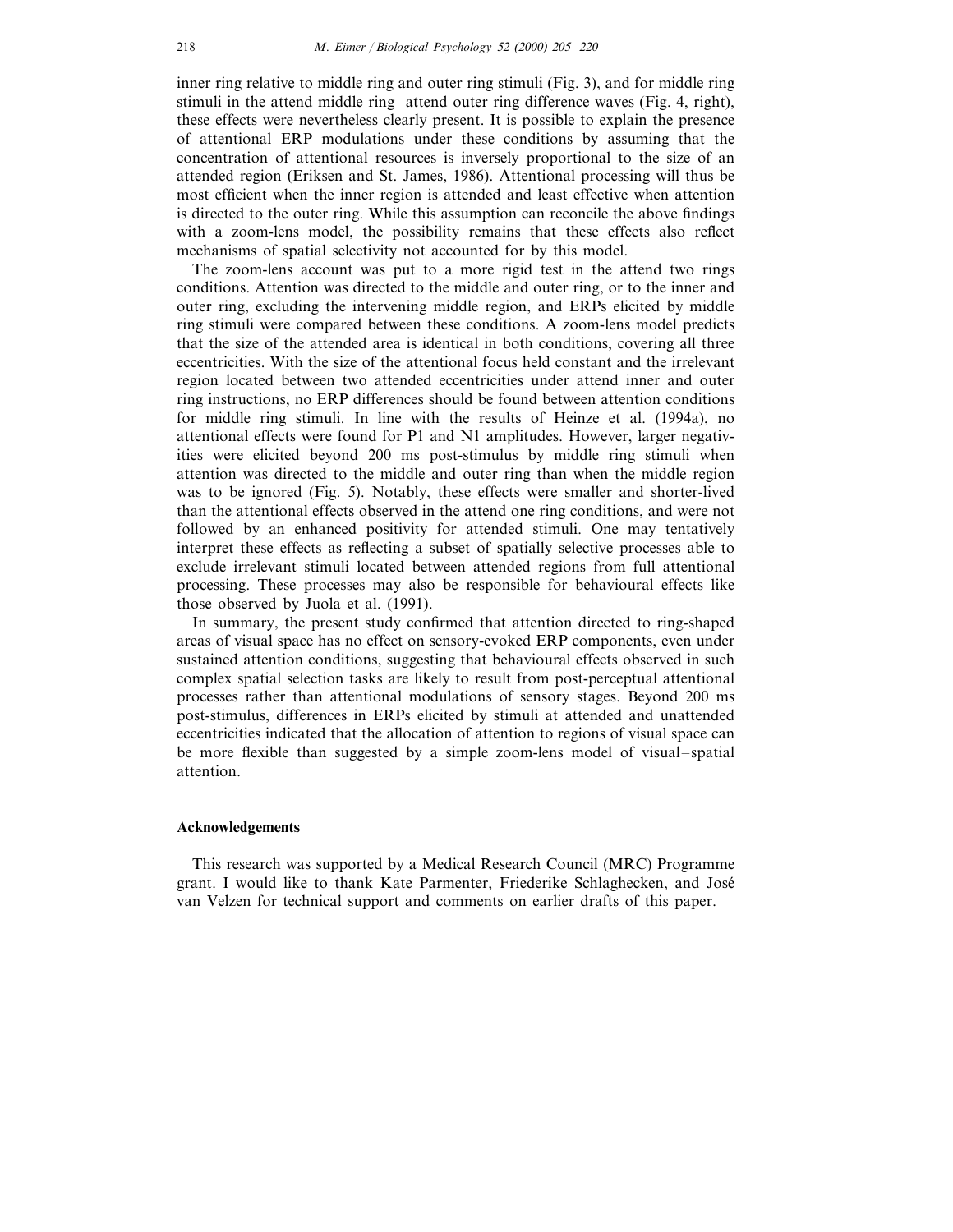#### **References**

- Allport, A., 1993. Attention and control: have we been asking the wrong questions? A critical review of twenty-five years. In: Meyer, D.E., Kornblum, S. (Eds.), Attention and Performance XIV. MIT Press, Cambridge, pp. 183–218.
- Bashinski, H.S., Bacharach, V.R., 1980. Enhancement of perceptual sensitivity as the result of selectively attending to spatial locations. Percept. Psychophys. 28, 241–248.
- Clark, V.P., Hillyard, S.A., 1996. Spatial selective attention affects early extrastriate but not striate components of the visual evoked potential. J. Cogn. Neurosci. 8, 387–402.
- Downing, C.J., 1988. Expectancy and visual–spatial attention: effects on perceptual quality. J. Exp. Psychol. Hum. Percept. Perform. 14, 188–202.
- Downing, C.J., Pinker, S., 1985. The spatial structure of visual attention. In: Posner, M.I., Marin, O.S. (Eds.), Attention and Performance XI. Lawrence Erlbaum, Hillsdale, NJ, pp. 171–187.
- Eason, R.G., 1981. Visual evoked potential correlates of early neural filtering during selective attention. Bull. Psychonom. Soc. 18, 203–206.
- Egly, R., Homa, D., 1984. Sensitization of the visual field. J. Exp. Psychol. Hum. Percept. Perform. 10, 778–793.
- Eimer, M., 1999. Attending to quadrants and ring-shaped regions: ERP effects of visual attention in different spatial selection tasks. Psychophysiology 36, 491–503.
- Eriksen, C.W., St. James, J.D., 1986. Visual attention within and around the field of focal attention: a zoom lens model. Percept. Psychophys. 40, 225–240.
- Eriksen, C.W., Yeh, Y.Y., 1985. Allocation of attention in the visual field. J. Exp. Psychol. Hum. Percept. Perform. 11, 583–597.
- Harter, M.R., Aine, C., Schroeder, C., 1982. Hemispheric differences in the neural processing of stimulus location and type: effects of selective attention on visual evoked potentials. Neuropsychologia 20, 421–438.
- Hawkins, H.L., Hillyard, S.A., Luck, S.J., Mouloua, M., Downing, C.J., Woodward, D.P., 1990. Visual attention modulates signal detectability. J. Exp. Psychol. Hum. Percept. Perform. 16, 802–811.
- Heinze, H.J., Luck, S.J., Münte, T.F., Gös, A., Mangun, G.R., Hillyard, S.A., 1994a. Attention to adjacent and separate positions in space: an electrophysiological analysis. Percept. Psychophys. 56,  $42 - 52$ .
- Heinze, H.J., Mangun, G.R., Burchert, W., Hinrichs, H., Scholz, M., Münte, T.F., Gös, A., Scherg, M., Johannes, S., Hundeshagen, H., Gazzaniga, M., Hillyard, S.A., 1994b. Combined spatial and temporal imaging of brain activity during visual selective attention in humans. Nature 372, 543–546.
- Hillyard, S.A., Mangun, G.R. Jr., 1987. Sensory gating as a physiological mechanism for visual selective attention. In: Johnson, R. Jr., Parasuraman, R., Rohrbaugh, J.W. (Eds.), Current Trends in Event-Related Potential Research. Elsevier, New York, pp. 61–67.
- Hillyard, S.A., Münte, T.F., 1984. Selective attention to color and location: an analysis with event-related brain potentials. Percept. Psychophys. 36, 185–198.
- Juola, J.F., Bouwhuis, D.G., Cooper, E.E., Warner, C.B., 1991. Control of attention around the fovea. J. Exp. Psychol. Hum. Percept. Perform. 17, 125–141.
- Karayanidis, F., Michie, P.T., 1996. Frontal processing negativity in a visual selective attention task. Electroencephalogr. Clin. Neurophysiol. 99, 38–56.
- Kutas, M., McCarthy, G., Donchin, E, 1977. Augmenting mental chronometry: the P300 as a measure of stimulus evaluation time. Science 197, 792–795.
- LaBerge, D., 1983. Spatial extent of attention to letters and words. J. Exp. Psychol. Hum. Percept. Perform. 9, 371–379.
- Mangun, G.R., 1995. Neural mechanisms of visual selective attention. Psychophysiology 32, 4–18.
- Mangun, G.R., Hillyard, S.A., 1991. Modulations of sensory-evoked brain potentials indicate changes in perceptual processing during visual–spatial priming. J. Exp. Psychol. Hum. Percept. Perform. 17, 1057–1074.
- Müller, H.J., Findlay, J.M., 1987. Sensitivity and criterion effects in the spatial cueing of visual attention. Percept. Psychophys. 42, 383–399.